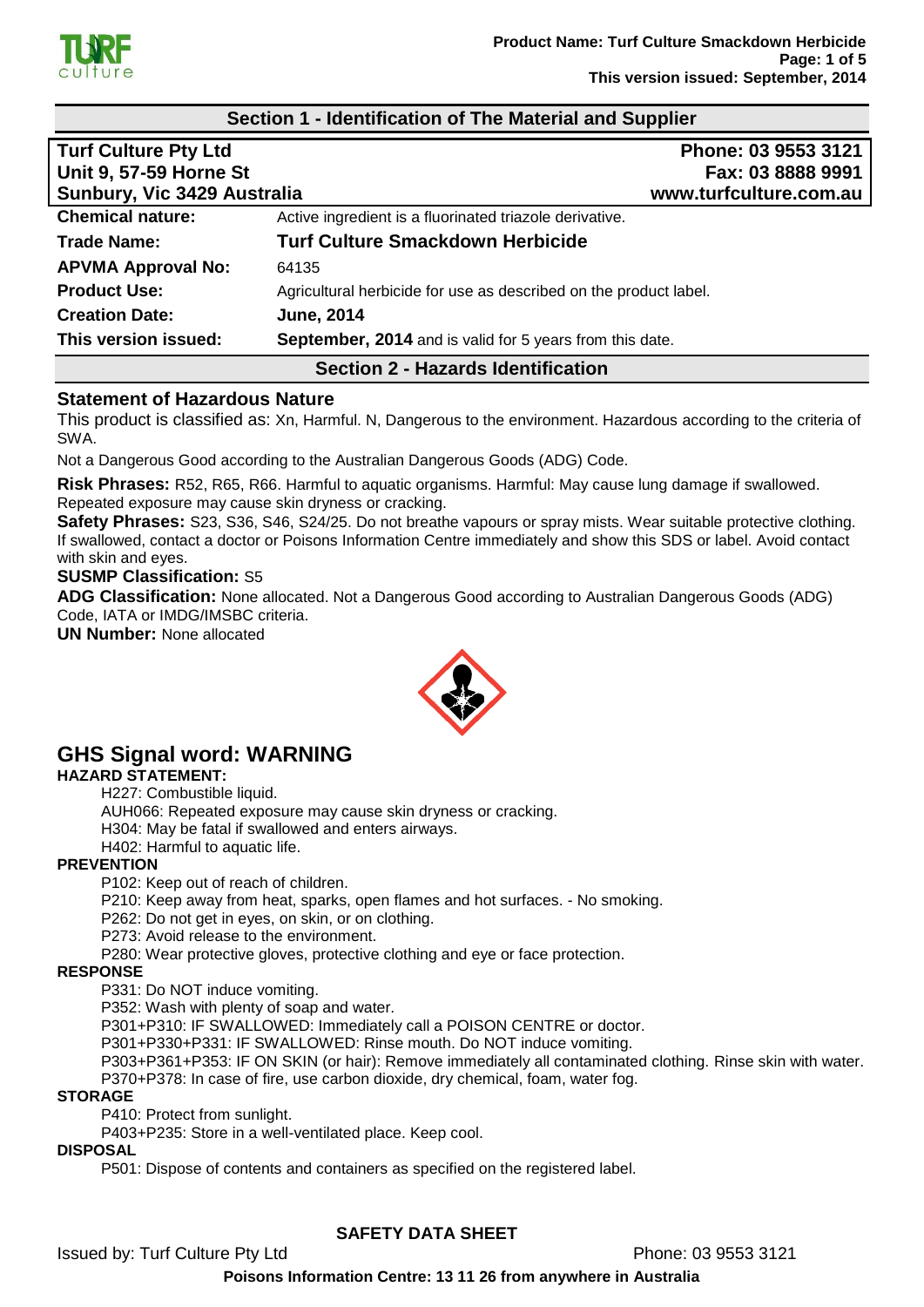

#### **Emergency Overview**

**Physical Description & Colour: Yellow orange liquid.** 

#### **Odour:** Characteristic odour.

**Major Health Hazards:** if aspirated, may cause lung damage, repeated exposure may cause skin dryness or cracking.

#### **Potential Health Effects**

#### **Inhalation:**

**Short Term Exposure:** Available data indicates that this product is not harmful. In addition product is unlikely to cause any discomfort or irritation.

**Long Term Exposure:** No data for health effects associated with long term inhalation.

#### **Skin Contact:**

**Short Term Exposure:** Available data indicates that this product is not harmful. It should present no hazards in normal use. However product may be irritating, but is unlikely to cause anything more than mild transient discomfort. **Long Term Exposure:** Repeated exposure may cause skin dryness or cracking.

# **Eye Contact:**

**Short Term Exposure:** This product may be irritating to eyes, but is unlikely to cause anything more than mild transient discomfort.

**Long Term Exposure:** No data for health effects associated with long term eye exposure.

#### **Ingestion:**

**Short Term Exposure:** Significant oral exposure is considered to be unlikely. Because of the low viscosity of this product, it may directly enter the lungs if swallowed, or if subsequently vomited. Once in the lungs, it is very difficult to remove and can cause severe injury or death. However, this product may be irritating to mucous membranes but is unlikely to cause anything more than transient discomfort.

**Long Term Exposure:** No data for health effects associated with long term ingestion.

#### **Carcinogen Status:**

**SWA:** No significant ingredient is classified as carcinogenic by SWA.

**NTP:** No significant ingredient is classified as carcinogenic by NTP.

**IARC:** No significant ingredient is classified as carcinogenic by IARC.

| <b>Section 3 - Composition/Information on Ingredients</b> |                    |        |                                |         |
|-----------------------------------------------------------|--------------------|--------|--------------------------------|---------|
| Ingredients                                               | <b>CAS No</b>      | Conc,% | TWA $(mg/m^3)$ STEL $(mg/m^3)$ |         |
| Carfentrazone ethyl ester                                 | 128639-02-1 240g/L |        | not set                        | not set |
| Aromatic hydrocarbons                                     | 64742-94-5         | 736g/L | not set                        | not set |
| N-Methyl-2-pyrrolidone                                    | 872-50-4           | 20q/L  | 103                            | 309     |
| Other non hazardous ingredients                           | secret             | to 100 | not set                        | not set |

This is a commercial product whose exact ratio of components may vary slightly. Minor quantities of other non hazardous ingredients are also possible.

The SWA TWA exposure value is the average airborne concentration of a particular substance when calculated over a normal 8 hour working day for a 5 day working week. The STEL (Short Term Exposure Limit) is an exposure value that may be equalled (but should not be exceeded) for no longer than 15 minutes and should not be repeated more than 4 times per day. There should be at least 60 minutes between successive exposures at the STEL. The term "peak "is used when the TWA limit, because of the rapid action of the substance, should never be exceeded, even briefly.

#### **Section 4 - First Aid Measures**

#### **General Information:**

You should call The Poisons Information Centre if you feel that you may have been poisoned, burned or irritated by this product. The number is 13 1126 from anywhere in Australia (0800 764 766 in New Zealand) and is available at all times. Have this SDS with you when you call.

**Inhalation:** First aid is not generally required. If in doubt, contact a Poisons Information Centre or a doctor. **Skin Contact:** Wash gently and thoroughly with water (use non-abrasive soap if necessary) for 5 minutes or until chemical is removed.

**Eye Contact:** No effects expected. If irritation does occur, flush contaminated eye(s) with lukewarm, gently flowing water for 5 minutes or until the product is removed. Obtain medical advice if irritation becomes painful or lasts more than a few minutes. Take special care if exposed person is wearing contact lenses.

**Ingestion:** If swallowed, do NOT induce vomiting. Wash mouth with water and contact a Poisons Information Centre, or call a doctor.

### **SAFETY DATA SHEET**

Issued by: Turf Culture Pty Ltd Phone: 03 9553 3121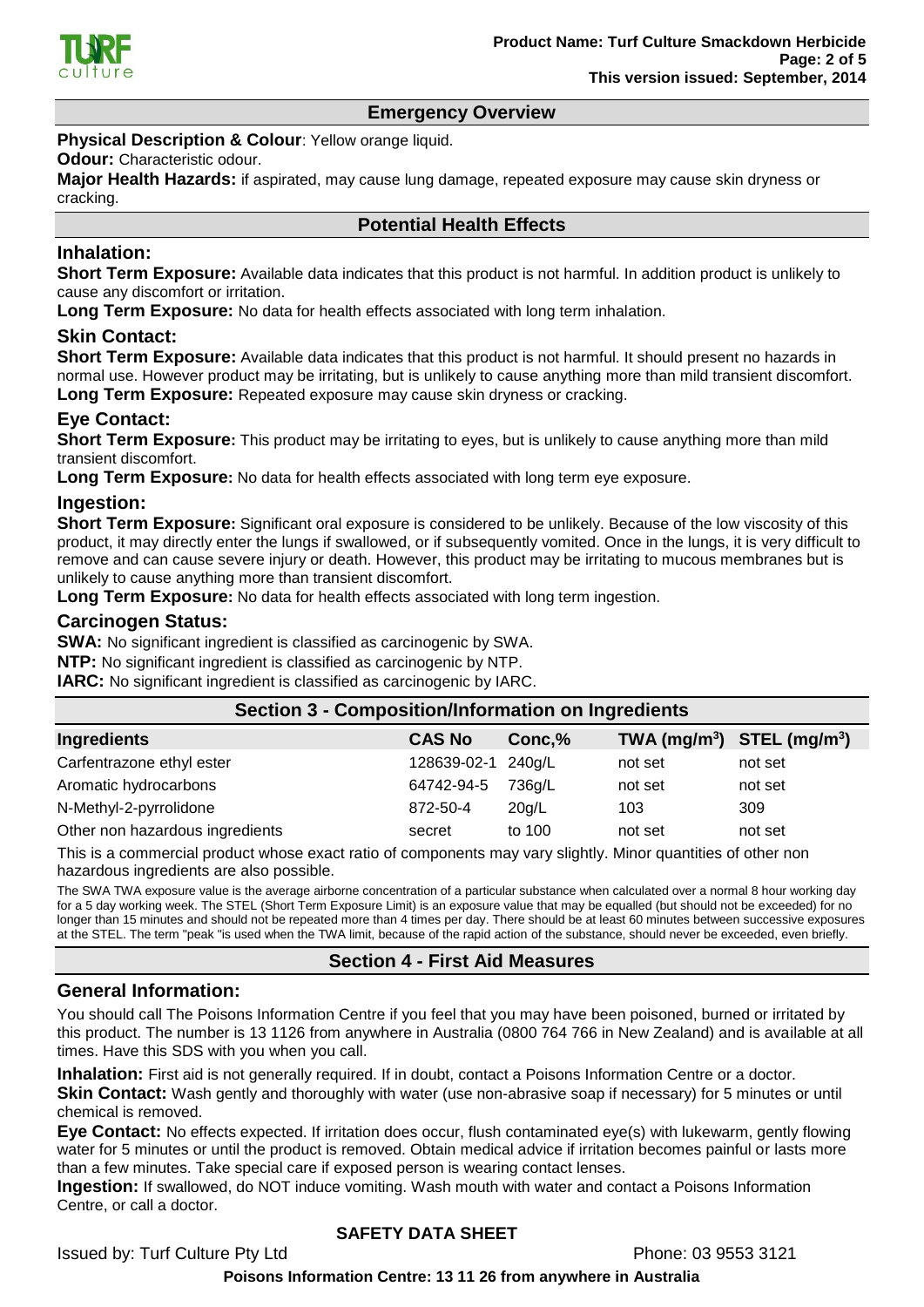

# **Section 5 - Fire Fighting Measures**

**Fire and Explosion Hazards**: The major hazard in fires is usually inhalation of heated and toxic or oxygen deficient (or both), fire gases. There is little risk of an explosion from this product if commercial quantities are involved in a fire. Violent steam generation or eruption may occur upon application of direct water stream on hot liquids. Vapours from this product are heavier than air and may accumulate in sumps, pits and other low-lying spaces, forming potentially explosive mixtures. They may also flash back considerable distances. Fire decomposition products from this product are likely to be toxic and corrosive if inhaled. Take appropriate protective measures.

**Extinguishing Media:** In case of fire, use carbon dioxide, dry chemical, foam, water fog.

**Fire Fighting:** If a significant quantity of this product is involved in a fire, call the fire brigade.

| <b>Flammability Class:</b>       | Flammable Category 4 (GHS), C1 combustible (AS 1940) |
|----------------------------------|------------------------------------------------------|
| <b>Autoignition temperature:</b> | $>450^{\circ}$ C                                     |
| <b>Lower Flammability Limit:</b> | No data.                                             |
| <b>Upper Flammability Limit:</b> | No data.                                             |
| <b>Flash point:</b>              | $88^{\circ}$ C                                       |

#### **Section 6 - Accidental Release Measures**

**Accidental release:** In the event of a major spill, prevent spillage from entering drains or water courses. As a minimum, wear overalls, goggles and gloves. Suitable materials for protective clothing include rubber. Eye/face protective equipment should comprise as a minimum, protective goggles. If there is a significant chance that vapours or mists are likely to build up in the cleanup area, we recommend that you use a respirator. It should be fitted with a type A cartridge, suitable for organic vapours.

Stop leak if safe to do so, and contain spill. Absorb onto sand, vermiculite or other suitable absorbent material. If spill is too large or if absorbent material is not available, try to create a dike to stop material spreading or going into drains or waterways. Sweep up and shovel or collect recoverable product into labelled containers for recycling or salvage, and dispose of promptly. Recycle containers wherever possible after careful cleaning. Refer to product label for specific instructions. After spills, wash area preventing runoff from entering drains. If a significant quantity of material enters drains, advise emergency services. Full details regarding disposal of used containers, spillage and unused material may be found on the label. If there is any conflict between this SDS and the label, instructions on the label prevail. Ensure legality of disposal by consulting regulations prior to disposal. Thoroughly launder protective clothing before storage or re-use. Advise laundry of nature of contamination when sending contaminated clothing to laundry.

# **Section 7 - Handling and Storage**

**Handling:** Keep exposure to this product to a minimum, and minimise the quantities kept in work areas. Check Section 8 of this SDS for details of personal protective measures, and make sure that those measures are followed. The measures detailed below under "Storage" should be followed during handling in order to minimise risks to persons using the product in the workplace. Also, avoid contact or contamination of product with incompatible materials listed in Section 10.

**Storage:** This product is a Scheduled Poison. Observe all relevant regulations regarding sale, transport and storage of this schedule of poison. Protect this product from light. Store in the closed original container in a dry, cool, wellventilated area out of direct sunlight. Make sure that the product does not come into contact with substances listed under "Incompatibilities" in Section 10. Some liquid preparations settle or separate on standing and may require stirring before use. Check packaging - there may be further storage instructions on the label.

# **Section 8 - Exposure Controls and Personal Protection**

The following Australian Standards will provide general advice regarding safety clothing and equipment:

Respiratory equipment: **AS/NZS 1715**, Protective Gloves: **AS 2161**, Occupational Protective Clothing: AS/NZS 4501 set 2008, Industrial Eye Protection: **AS1336** and **AS/NZS 1337**, Occupational Protective Footwear: **AS/NZS2210**.

| <b>SWA Exposure Limits</b> | TWA (mg/m <sup>3</sup> ) | $STEL$ (mg/m <sup>3</sup> ) |
|----------------------------|--------------------------|-----------------------------|
| N-Methyl-2-pyrrolidone     | 103.                     | 309                         |

The ADI for Carfentrazone ethyl ester is set at 0.03mg/kg/day. The corresponding NOEL is set at 3mg/kg/day. ADI means Acceptable Daily Intake; NOEL means No-observable-effect-level. Data from Australian ADI List, June 2013.

No special equipment is usually needed when occasionally handling small quantities. The following instructions are for bulk handling or where regular exposure in an occupational setting occurs without proper containment systems. **Ventilation:** This product should only be used in a well ventilated area. If natural ventilation is inadequate, use of a fan is suggested.

**Eye Protection:** Eye protection such as protective glasses or goggles is recommended when this product is being used.

### **SAFETY DATA SHEET**

Issued by: Turf Culture Pty Ltd Phone: 03 9553 3121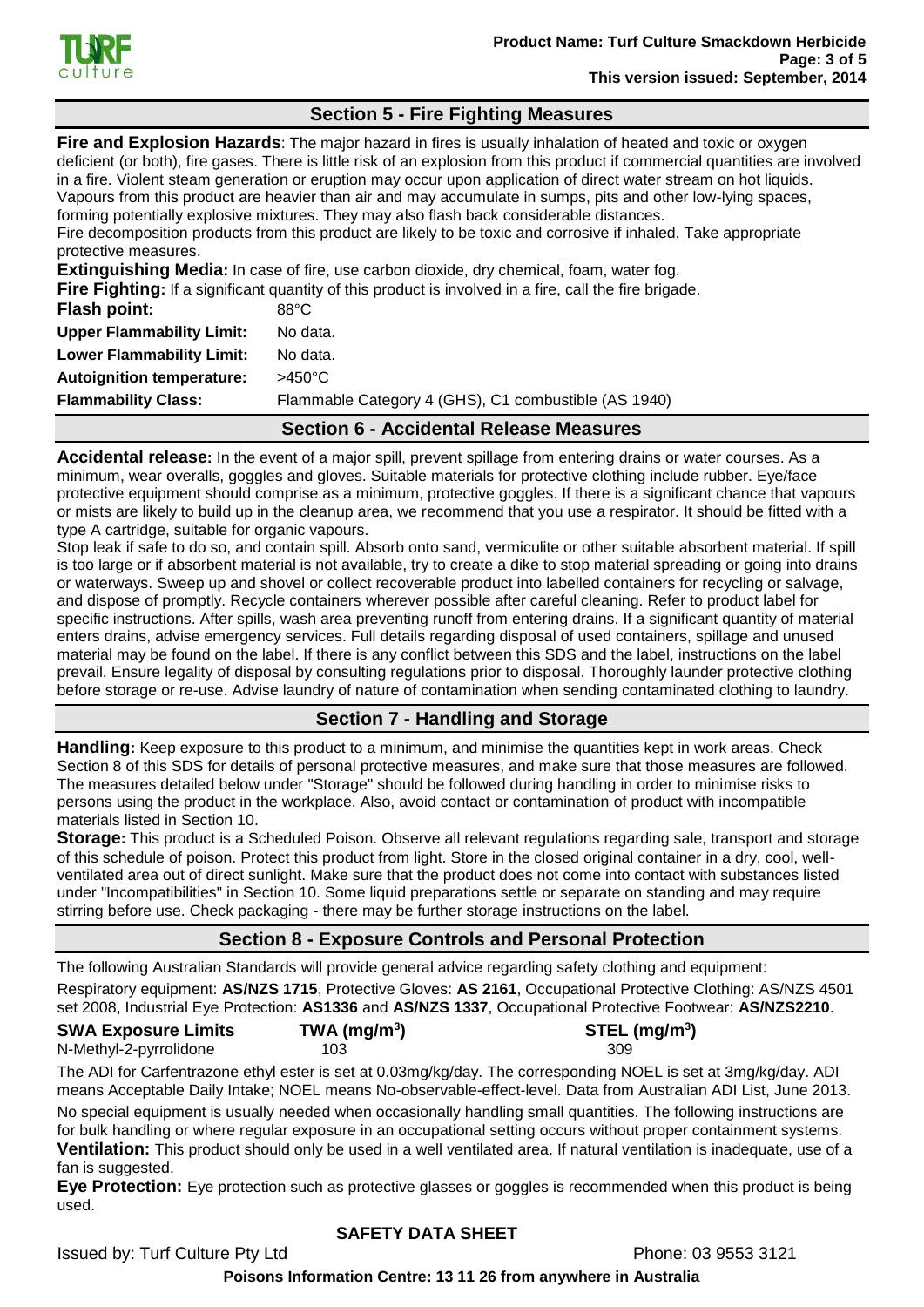

**Skin Protection:** You should avoid contact even with mild skin irritants. Therefore you should wear suitable impervious elbow-length gloves and facial protection when handling this product. See below for suitable types. **Protective Material Types:** We suggest that protective clothing be made from the following materials: rubber. **Respirator:** Usually, no respirator is necessary when using this product. However, if you have any doubts consult the Australian Standard mentioned above.

Safety deluge showers should, if practical, be provided near to where this product is being handled commercially.

# **Section 9 - Physical and Chemical Properties:**

| <b>Physical Description &amp; colour:</b> | Yellow orange liquid.                            |
|-------------------------------------------|--------------------------------------------------|
| Odour:                                    | Characteristic odour.                            |
| <b>Boiling Point:</b>                     | 220-290°C at 100kPa (solvent)                    |
| <b>Freezing/Melting Point:</b>            | No specific data. Liquid at normal temperatures. |
| <b>Volatiles:</b>                         | No specific data. Expected to be low at 100°C.   |
| <b>Vapour Pressure:</b>                   | Negligible at normal ambient temperatures.       |
| <b>Vapour Density:</b>                    | >1 (solvent)                                     |
| <b>Specific Gravity:</b>                  | 1.074                                            |
| <b>Water Solubility:</b>                  | Emulsifiable.                                    |
| pH:                                       | No data.                                         |
| <b>Volatility:</b>                        | No data.                                         |
| <b>Odour Threshold:</b>                   | No data.                                         |
| <b>Evaporation Rate:</b>                  | No data.                                         |
| <b>Coeff Oil/water Distribution:</b>      | 3.36 (log P octanol/water)                       |
| <b>Autoignition temp:</b>                 | $>450^{\circ}$ C                                 |

#### **Section 10 - Stability and Reactivity**

**Reactivity:** No significant decomposition products. Hydrolyses at pH >7.

**Conditions to Avoid:** Protect this product from light. Store in the closed original container in a dry, cool, wellventilated area out of direct sunlight.

**Incompatibilities:** strong oxidising agents.

**Fire Decomposition:** Combustion forms carbon dioxide, and if incomplete, carbon monoxide and possibly smoke. Water is also formed. May form nitrogen and its compounds, and under some circumstances, oxides of nitrogen. Occasionally hydrogen cyanide gas in reducing atmospheres. May form hydrogen fluoride gas and other compounds of fluorine. Carbon monoxide poisoning produces headache, weakness, nausea, dizziness, confusion, dimness of vision, disturbance of judgment, and unconsciousness followed by coma and death.

**Polymerisation:** This product will not undergo polymerisation reactions.

#### **Section 11 - Toxicological Information**

**Local Effects:** 

**Target Organs:** There is no data to hand indicating any particular target organs.

N-methyl-2-pyrrolidone is a SWA Class 2 Reproductive risk.

#### **Classification of Hazardous Ingredients**

#### Ingredient **Risk Phrases**

No ingredient mentioned in the HSIS Database is present in this product at hazardous concentrations.

#### **Carfentrazone Ethyl Ester:** LD<sub>50</sub> Oral, Rat >5000mg/kg

LD<sup>50</sup> Dermal, Rabbit = >5000mg/kg

LC $_{50}$  Inhalation, Rat = >5.72mg/L/4hr

**SKIN:** Non-irritant. Not a skin sensitiser (guinea pig).

**EYES:** Mild irritant (rabbit).

In studies using laboratory animals Carfentrazone-ethyl did not cause reproductive, developmental nor carcinogenic effects.

Negative in *in vitro* tests for genotoxicity.

The ADI for Carfentrazone ethyl ester is set at 0.03mg/kg/day. The corresponding NOEL is set at 3mg/kg/day.

#### **SAFETY DATA SHEET**

Issued by: Turf Culture Pty Ltd Phone: 03 9553 3121